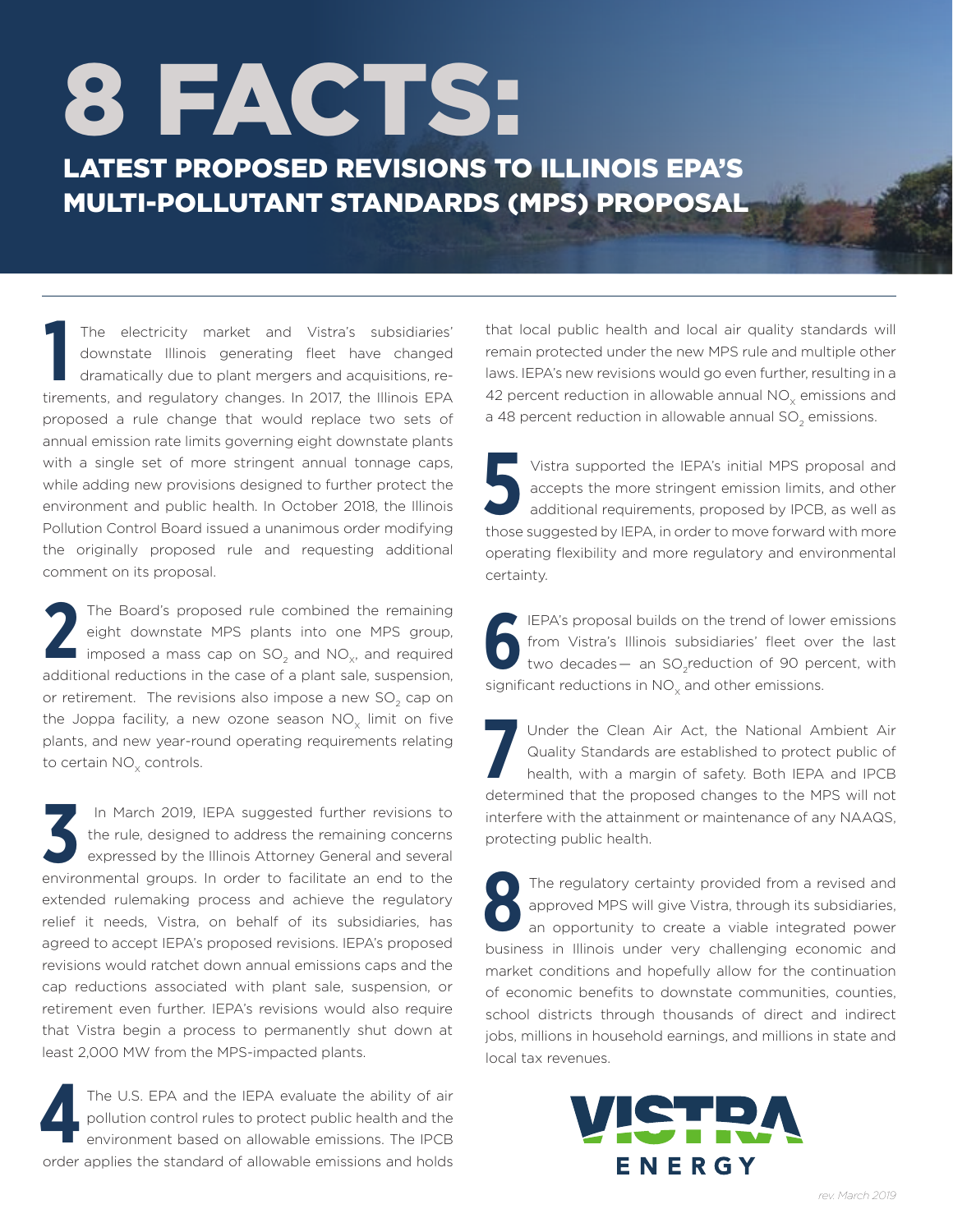

# **Why does Vistra accept IEPA's proposal to further reduce the emission caps and retire at least 2000 megawatts?**

Vistra accepts IEPA's proposal in order to allow for a timely decision which will create much needed regulatory certainty and operational flexibility, while at the same time providing more stringent environmental protections.

The MPS proposal would replace two sets of annual emission rate limits (associated with the DMG and Ameren legacy plants) with a single set of specific annual tonnage limits. This represents a streamlined regulatory compliance approach that is consistent with other power plant regulations. This simplifies emission calculations that are needed to monitor compliance.

In terms of restoring operational flexibility, the MPS rule change would remove the need for Vistra's subsidiaries to run units that would otherwise not be dispatched as frequently by MISO, the federally mandated grid operator. It's a simple matter of the rule not having adapted to keep up with an evolving downstate power market and consolidation of ownership of these plants. The rule needs to be re-balanced to promote unit dispatch based upon the cost of generation and offers the added benefit of imposing tougher allowable limits. The IPCB order notes that the proposal would allow for economic and rational dispatch of units.

### **Is the claim of reduced allowable emissions real?**

Yes. Opponents to the original IEPA proposal were quick to point out that a 55,000-ton annual  $SO<sub>2</sub>$  cap was more than what the plants recently emitted, while conveniently ignoring the fact that these plants can and are authorized to emit more than  $66,000$  tons of  $SO<sub>2</sub>$  annually under the current MPS rule.

 Recent electricity production has been lower than normal due to external factors including the weather, the economy, natural gas prices, and scheduled and unscheduled plant outages. The IEPA had proposed an alternative revised SO<sub>2</sub> annual cap of 49,000 tons attempting to address concerns raised by the Illinois Attorney General's Office. The IPCB proposed an even lower, annual tonnage cap of  $44,920$  on SO<sub>2</sub> and 22,469 on  $NO<sub>xx</sub>$  and further reductions in the case of retirement or suspended operation of units. Then, in March 2019, IEPA went further still, and suggested caps of 34,500 tons  $SO<sub>2</sub>$  and 19,000 tons  $NO<sub>x</sub>$ .

The plants emitted approximately  $60,000$  tons of  $SO<sub>2</sub>$  as recently as 2014. We accept IEPA's proposed caps of 34,500 tons of  $SO<sub>2</sub>$  and 19,000 tons of NO<sub> $<sub>y</sub>$  and IEPA's other sug-</sub></sub> gested revisions because we can obtain regulatory certainty and more streamlined rules. The reduction of allowable SO<sub>2</sub> and  $NO<sub>x</sub>$  emissions under the MPS proposal, especially as modified by IEPA, would be real and significant.

# ■ **Is Vistra supporting the MPS proposal just to avoid new investments in emission control technology?**

No, as noted in the IPCB order, the MPS rule has never required the installation of any controls and does not restrict Vistra's subsidiaries from employing any specific method to reach required emission rates. The order specifically rejects such claims. No investment in new emission control technology is needed to meet the current or proposed revisions to the MPS rule.

### **What is the financial basis for Vistra's support for the proposal? Is the Illinois fleet cash positive?**

Vistra's support for the IEPA's original proposal as initially amended by IPCB, and later by IEPA, is not based on the overall financial position of its subsidiaries. Rather, Vistra supports the proposal because it will restore operational flexibility for its subsidiaries and eliminate the need to run individual units at a loss for MPS compliance reasons and is more protective of the environment than the prior rule. Without the approval of the proposed MPS the Illinois fleet would have more unprofitable power plant units as the uneconomic units are dragging down the economic units. The Vistra subsidiaries must run profitably.

# ■ **Is the MPS rule a bailout for Vistra's Illinois coal fleet?**

No, revisions to the MPS are important for environmental regulation and operational flexibility. Illinois' downstate energy fleet, regardless of fuel source, continues to face substantial challenges from a flawed capacity market design and low power prices.

Notably, MISO, the federally mandated and regulated, grid and resource adequacy manager for much of downstate, has called upon the State of Illinois to fix the capacity market design to protect future resource adequacy. The